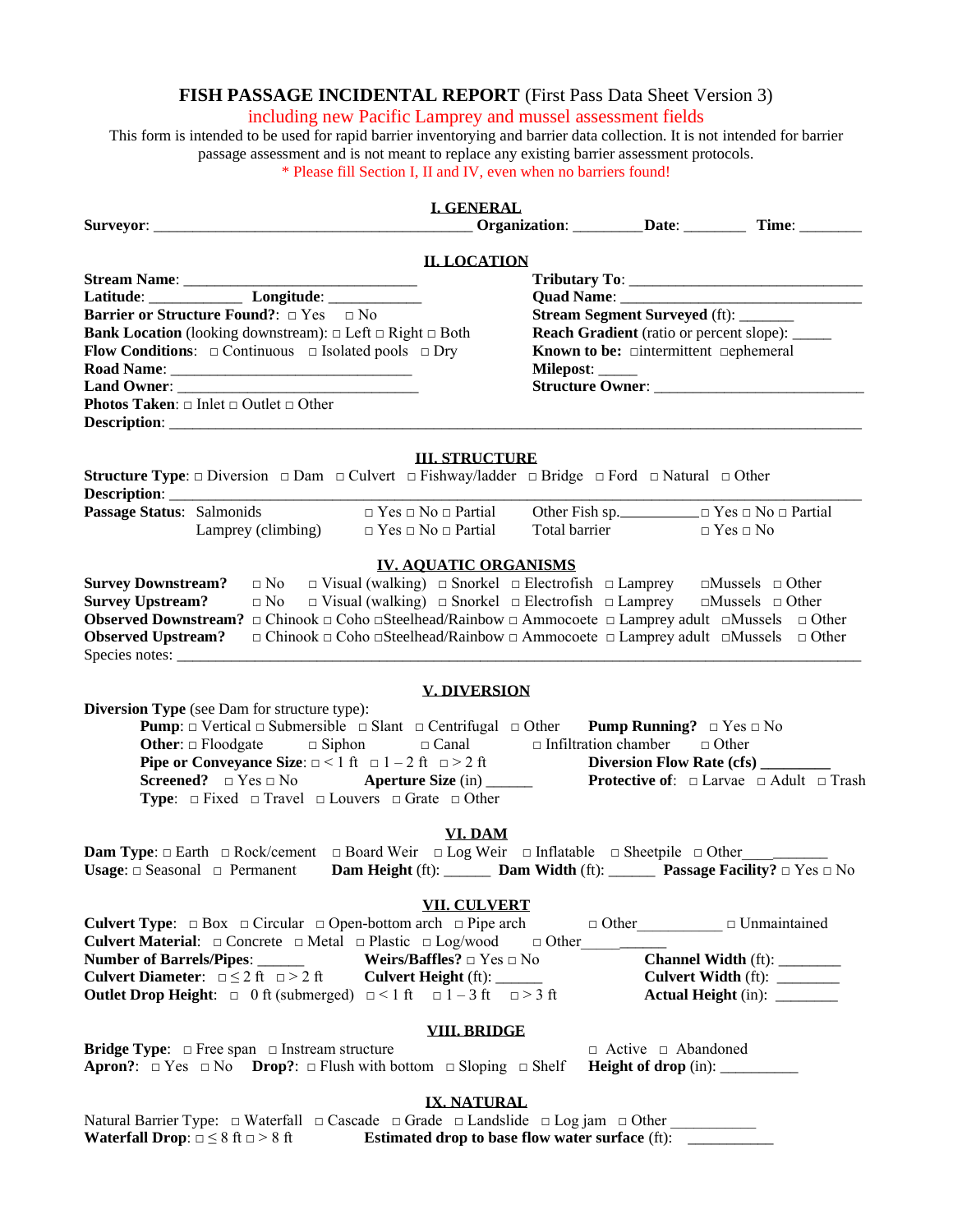# **X. ADDITIONAL NOTES**

\_\_\_\_\_\_\_\_\_\_\_\_\_\_\_\_\_\_\_\_\_\_\_\_\_\_\_\_\_\_\_\_\_\_\_\_\_\_\_\_\_\_\_\_\_\_\_\_\_\_\_\_\_\_\_\_\_\_\_\_\_\_\_\_\_\_\_\_\_\_\_\_\_\_\_\_\_\_\_\_\_\_\_\_ \_\_\_\_\_\_\_\_\_\_\_\_\_\_\_\_\_\_\_\_\_\_\_\_\_\_\_\_\_\_\_\_\_\_\_\_\_\_\_\_\_\_\_\_\_\_\_\_\_\_\_\_\_\_\_\_\_\_\_\_\_\_\_\_\_\_\_\_\_\_\_\_\_\_\_\_\_\_\_\_\_\_\_\_ \_\_\_\_\_\_\_\_\_\_\_\_\_\_\_\_\_\_\_\_\_\_\_\_\_\_\_\_\_\_\_\_\_\_\_\_\_\_\_\_\_\_\_\_\_\_\_\_\_\_\_\_\_\_\_\_\_\_\_\_\_\_\_\_\_\_\_\_\_\_\_\_\_\_\_\_\_\_\_\_\_\_\_\_ \_\_\_\_\_\_\_\_\_\_\_\_\_\_\_\_\_\_\_\_\_\_\_\_\_\_\_\_\_\_\_\_\_\_\_\_\_\_\_\_\_\_\_\_\_\_\_\_\_\_\_\_\_\_\_\_\_\_\_\_\_\_\_\_\_\_\_\_\_\_\_\_\_\_\_\_\_\_\_\_\_\_\_\_ \_\_\_\_\_\_\_\_\_\_\_\_\_\_\_\_\_\_\_\_\_\_\_\_\_\_\_\_\_\_\_\_\_\_\_\_\_\_\_\_\_\_\_\_\_\_\_\_\_\_\_\_\_\_\_\_\_\_\_\_\_\_\_\_\_\_\_\_\_\_\_\_\_\_\_\_\_\_\_\_\_\_\_\_ \_\_\_\_\_\_\_\_\_\_\_\_\_\_\_\_\_\_\_\_\_\_\_\_\_\_\_\_\_\_\_\_\_\_\_\_\_\_\_\_\_\_\_\_\_\_\_\_\_\_\_\_\_\_\_\_\_\_\_\_\_\_\_\_\_\_\_\_\_\_\_\_\_\_\_\_\_\_\_\_\_\_\_\_ \_\_\_\_\_\_\_\_\_\_\_\_\_\_\_\_\_\_\_\_\_\_\_\_\_\_\_\_\_\_\_\_\_\_\_\_\_\_\_\_\_\_\_\_\_\_\_\_\_\_\_\_\_\_\_\_\_\_\_\_\_\_\_\_\_\_\_\_\_\_\_\_\_\_\_\_\_\_\_\_\_\_\_\_

Detailed fish passage assessment needed?  $□$  Yes  $□$  No Does this site need treatment?  $\Box$  Yes  $\Box$  No What are specific treatment recommendations? (Please use other side if needed for additional notes).

## **Initial Lamprey Assessment section**:

#### **Is one of the following true**?

- □ A natural structure (e.g. waterfall, cascade, log-jam).
- □ Natural bottom thru culvert or under bridge.
- $\Box$  Structure submerged during most flows.
- $\Box$  Diversion without instream structure blocking upstream passage.
- $\Box$  All stream reaches upstream of gradient  $> 2\%$  and lacking fines.
	- Note: Lower gradient reaches could exist considerably upstream and provide habitat.
- $\Box$  Barrier site outside the current and historical range of Pacific Lamprey,

Note[: https://apps.wildlife.ca.gov/bios/?al=ds69](https://apps.wildlife.ca.gov/bios/?al=ds69) and may be present in smaller tributaries of drainages identified in this distribution layer.

\_\_\_\_ If any boxes are checked, then there is **no further Lamprey Passage Assessment needed**.

\_\_\_\_\_\_\_\_\_\_\_\_\_\_\_\_\_\_\_\_\_\_\_\_\_\_\_\_\_\_\_\_\_\_\_\_\_\_\_\_\_\_\_\_\_\_\_\_\_\_\_\_\_\_\_\_\_\_\_\_\_\_\_\_\_\_\_\_

\_\_\_\_\_\_\_\_\_\_\_\_\_\_\_\_\_\_\_\_\_\_\_\_\_\_\_\_\_\_\_\_\_\_\_\_\_\_\_\_\_\_\_\_\_\_\_\_\_\_\_\_\_\_\_\_\_\_\_\_\_\_\_\_\_\_\_\_

If surveyor disagrees (see features below), \_\_\_\_ reasoning:

Structural features that may challenge lamprey: perched culverts, acute edges, u-channels, baffles, weirs or other structures in the structure, overhangs, near-bottom velocities  $> 1$  m/s, porous surface (grates), gaps or holes, lack of subaerial routes, confused turbulence, seams/cracks/gaps that break suction on otherwise smooth surfaces, heavy moss/algae, repeated challenges, seasonally dry conditions at site or upstream.

\_\_\_\_\_\_\_\_\_\_\_\_\_\_\_\_\_\_\_\_\_\_\_\_\_\_\_\_\_\_\_\_\_\_\_\_\_\_\_\_\_\_\_\_\_\_\_\_\_\_\_\_\_\_\_\_\_\_\_\_\_\_\_\_\_\_\_\_\_\_\_\_\_\_\_\_\_\_\_\_\_\_\_\_\_\_\_\_\_\_\_\_\_\_\_\_\_\_\_\_

\_\_\_\_\_\_\_\_\_\_\_\_\_\_\_\_\_\_\_\_\_\_\_\_\_\_\_\_\_\_\_\_\_\_\_\_\_\_\_\_\_\_\_\_\_\_\_\_\_\_\_\_\_\_\_\_\_\_\_\_\_\_\_\_\_\_\_\_\_\_\_\_\_\_\_\_\_\_\_\_\_\_\_\_\_\_\_\_\_\_\_\_\_\_\_\_\_\_\_\_

#### **Send comments and completed forms to:**

Anne Elston, PSMFC, 1010 Riverside Pkwy, West Sacramento, CA 95605, Email: [Anne.Elston@wildlife.ca.gov](mailto:Anne.Elston@wildlife.ca.gov)

#### **Lamprey questions:**

Damon Goodman USFWS, 1655 Heindon Road, Arcata, CA, 95521 damon\_goodman@fws.gov Stewart Reid, Western Fishes, 2045 East Main, Ashland OR 97520 [WesternFishes@opendoor.com](mailto:WesternFishes@opendoor.com)

#### **Mussel questions:**

Alex Jones USFWS, 2800 Cottage Way, Sacramento, CA 95825 alexander\_c\_jones@fws.gov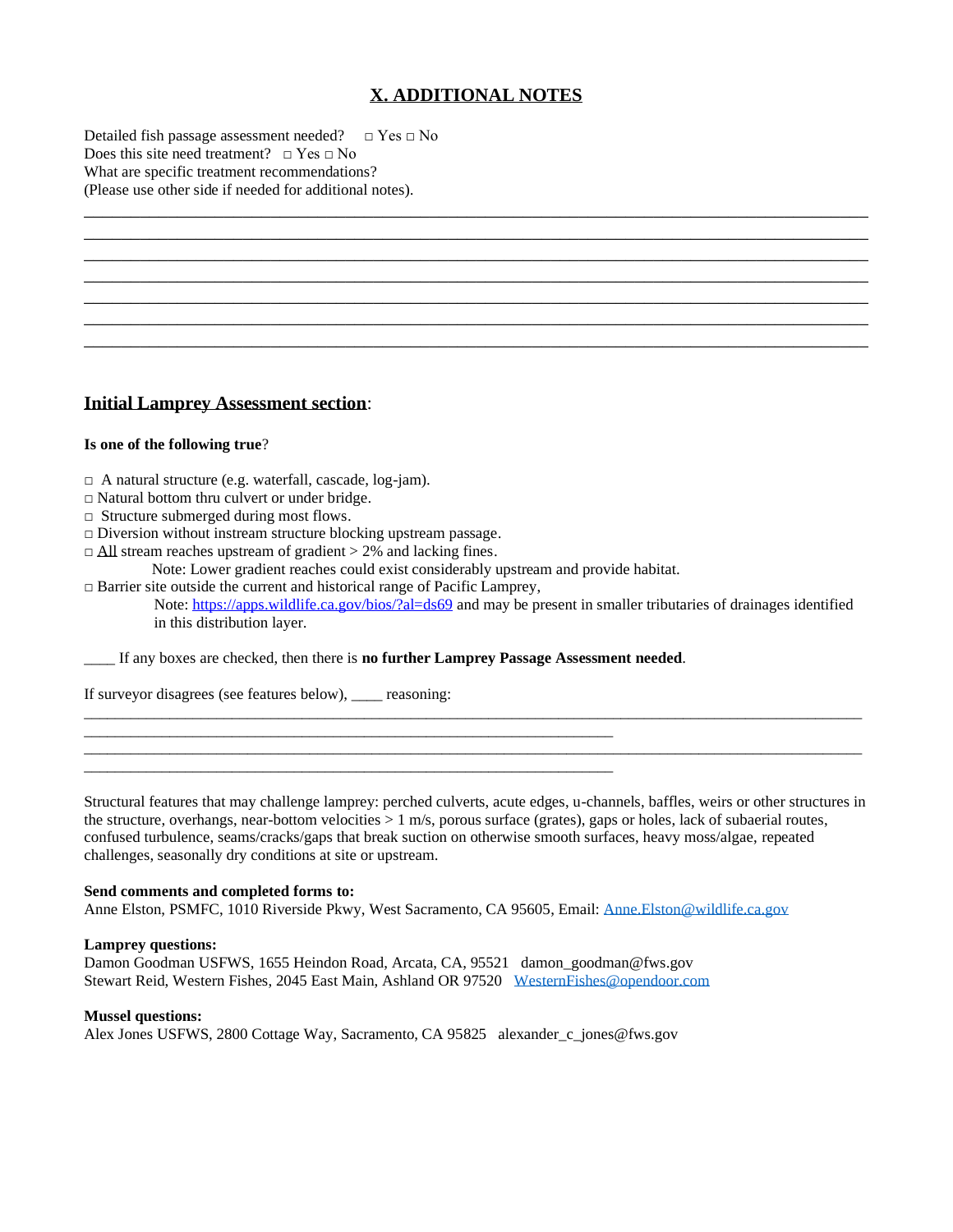## **INSTRUCTIONS TO FISH PASSAGE INCIDENTAL REPORT**

## **I. GENERAL**

**Surveyor** - Enter the names of people conducting the survey. **Date/Time** - Enter the day's date (mm/dd/yy) and the time of the survey (24hr). **Organization** - Enter the organization name. **Flow Conditions:**

- **Continuous** Free flowing water.
- **Isolated pools** Pools are present but they are not connected by free flowing water.
- **Dry** No water at all.

## **II. LOCATION**

**Latitude/Longitude** - North American Datum 1983.

**Quad Name** - U.S.G.S. 7.5 minute quadrangle name, if known.

**Stream Name** - Enter the stream name as it appears on the 7.5 minute quadrangle map. If official name not available, enter local name or 'unnamed'.

**Tributary To** - Enter the name of the receiving stream, river lake or ocean.

**Reach Gradient** - ratio or percent slope within barrier reach

**Barrier(s) Found** - Mark No if barrier(s) not found. If a barrier is found, please fill in the rest of the form.

**Stream Segment Surveyed** - Record the length of the surveyed stream segment or reach where no barriers found.

**Bank Location** - Where in the stream the structure is located, looking downstream.

**Road Name** - Enter road name and/or number.

**Milepost** - Generally, both State and County roads have markers located every half mile indicating the

road/highway number, county it is located in, and the postmile or kilopost location of the marker. For north/south roads, the markers start at 0.00 from the southern end and increase as you travel north. For west/east roads, the

markers start at 0.00 from the western end and increase as you travel east.

**Photos Taken** - Mark when pictures of the inlet, outlet or other parts of a barrier were taken.

**Photos Description/Numbers** - Briefly describe each picture, orientation (eg. looking upstream) and number/filename.

Photos should include downstream entrance to structure, upstream exit, interior of culverts (esp. if any structural features) and any features of concern. Please provide photos with this form.

**Land Owner** - May be private, public, tribal, or unknown. If known, put down owners name and contact info.

**Structure Owner** - May be different from land owner- if known, put down owner's name and contact info.

### **III. STRUCTURE**

**Structure Type:**

- **Diversion** A man-made structure or installation for transferring water from a stream by a pipe, canal, well, or other conduit to another watercourse or to the land. Surface diversions fall into two general categories: pump and gravity. **Note: the diversion is distinct from the structure (dam) that impounds or directs the water**.
- **Dam** A man-made barrier constructed across a stream to control water flow or create a reservoir.
- **Culvert** A pipe that allows streams, rivers, or runoff to pass under a road.
- **Bridge** A structure conveying a road or pathway over a stream, river, or a depression.
- **Ford** A road crossing that allows the river to run over a road (Arizona crossing).
- **Natural**  A natural barrier, such as waterfall, beaver dam, insufficient flow, landslide, velocity, etc.
- **Other** Anything that is not described in the above categories.

**Description** - Any additional significant details about the structure.

**Passage Status** - Based on field observations describe the impact on fish passage (estimate to your best judgment).

Jumping (e.g. salmonids, pikeminnows), Swimming (e.g. suckers, lampreys, dace), Climbing (Pacific Lamprey). Total barriers clearly block any passage (e.g. large dams without passage, high perched culverts).

### **IV. AQUATIC ORGANISMS**

**Survey -** Was a biological survey done? upstream or downstream of the barrier? and of what kind? Lamprey surveys target ammocoetes and require specialized slow-pulse electrofishing equipment or settings. Mussel surveys can be done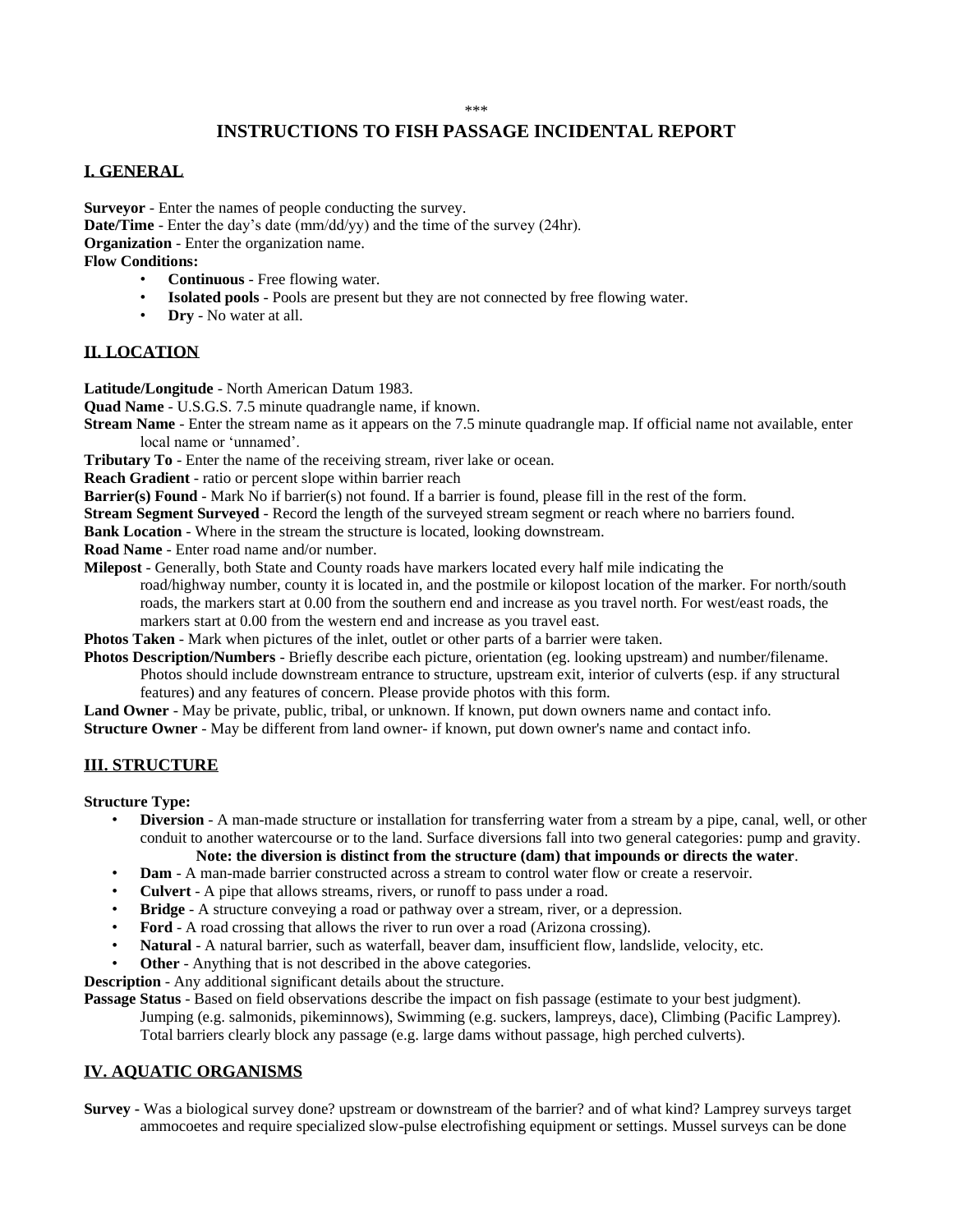with snorkel or view scope and focus on scanning substrate for individuals. **Species Observed** - What aquatic species were observed, as this may inform the passage needs or status of the site.

### **Identifying Species and Other Information**

Freshwater Mussels:<https://xerces.org/publications/guidelines/conserving-gems-of-our-waters> Pacific Lamprey[: https://www.fws.gov/pacificlamprey/mainpage.cfm](https://www.fws.gov/pacificlamprey/mainpage.cfm) Salmon, Sturgeon, Trout and Pacific Lamprey:<https://wildlife.ca.gov/Conservation/Fishes>

## **V. DIVERSION**

**Diversion Type** - Note: this refers to the extraction method, not the structure (see below under Dams).

#### **Pumps:**

- o **Vertical**  The pump is vertically oriented and pulls water straight up.
- **Submersible** Pump for diverting water is submerged under the water or bank and is not visible.
- o **Slant** Both the pump and intake pipe are angled at a slant up the river bank.
- o **Centrifugal** Old style pump with visual appearance of a snail shell (spiral or circular).
- o **Pump other**  Water diversion where type of pump used is unknown but use of a pump is certain.
- o **Pump Running**  Check Yes if the diversion was running in the time of the survey.

**Floodgate** - Water diversion where water is diverted by gravity flow and controlled via a screwgate.

**Siphon** - Common in the Delta, not usually seen anywhere else.

**Canal** - Water is diverted into a gravity fed channel

**Infiltration chamber** - Water is passed through the stream bed into pipe conveyance.

**Other** - Anything that is not described in the above categories.

**Pipe or Conveyance Size** - Inside diameter of the diversion intake, canal or drain.

**Screened** - Fish screens are supposed to keep fish from being taken out of a stream or river by a water diversion. **Screen Aperture** - If screened, what is the gap/mesh in the screen.

**Protective of** - Is the screen design intended to exclude larval fish, adult fish, or general debris (e.g. trash rack) **Screen Type** - What type of screening is provided: a moving screen, fixed, louvered design or simple grate?

## **VI. DAM**

**Dam Type** - Specify the material the dam is made from.

**Dam Width/Dam Height** - Provide the dam's dimensions in feet if possible.

**Seasonal/Permanent** - Is the dam operational all year long or seasonally?

**Facility** - Is there a fish ladder, natural fishway bypass, or some other structure in place to improve fish passage?

## **VII. CULVERT**

**Culvert Type:**



**Abandoned/Unmaintained** - Check if the culvert appears to be abandoned and/or not maintained.

**Culvert Material** - Check box that most accurately describes the culvert's construction material. Check multiple boxes if the culvert is composed of two or more materials.

- o **Metal** Corrugated Metal (Steel) Pipe (CMP) = single sheet pipe of corrugated galvanized steel; Structural Steel Plate (SSP) = multiple plates of corrugated galvanized steel bolted together, and corrugated aluminum.
- o **Plastic** Culvert of various types of high-impact plastics, usually with shallow corrugations.
- o **Concrete** Generally no corrugations. Mostly box culverts, some circular and arch pipes are concrete.
- o **Log/wood**  Mostly old log stringer bridges and Humboldt crossings, also box and old circular pipe.
- o **Other** Explain if none of the materials accurately describes the culvert.

**Number of Barrels/Pipes** - If a culvert consists of numerous barrels or pipe, list the total number.

**Weirs/ Baffles** - These are generally structures that are added as a retrofit to a culvert (baffles), or placed in the stream (weirs) to reduce velocity or improve fish passage in some way.

**Channel Width** - The active channel width is identified by locating the height of annual scour along banks developed by